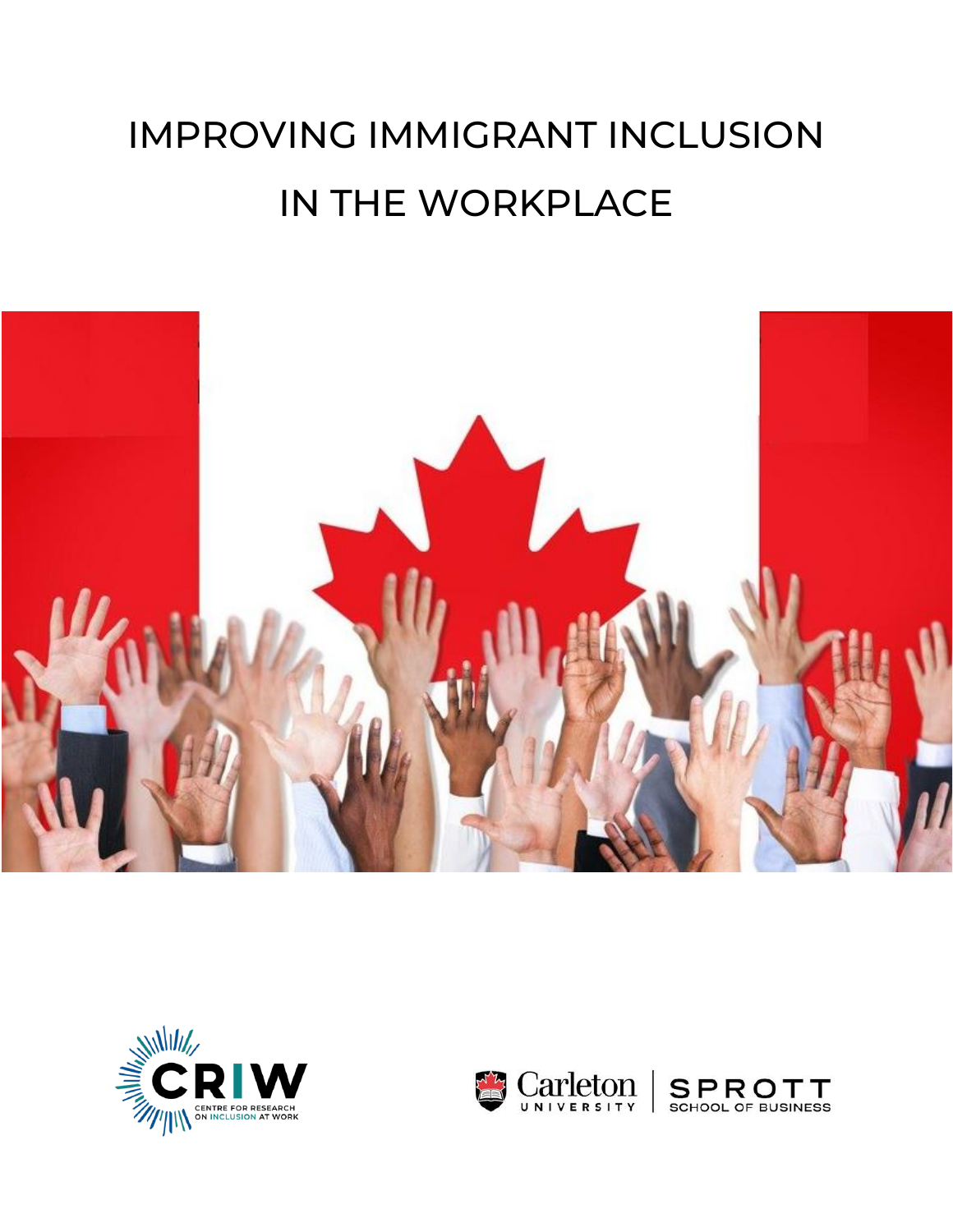#### **About the Centre for Research on Inclusion at Work (CRIW)**

The Centre for Research on Inclusion at Work (CRIW) is a research centre at the Sprott [School of Business,](https://sprott.carleton.ca/) [Carleton University,](https://carleton.ca/) focused on conducting and sharing research that advances diversity, equity and inclusion at work. By making research findings available to the public and connecting academia with the broader community, CRIW aims to advance knowledge and drive change towards more inclusive workplaces that welcome and support greater participation of all peoples. For more information, visit [carleton.ca/criw](https://carleton.ca/criw/)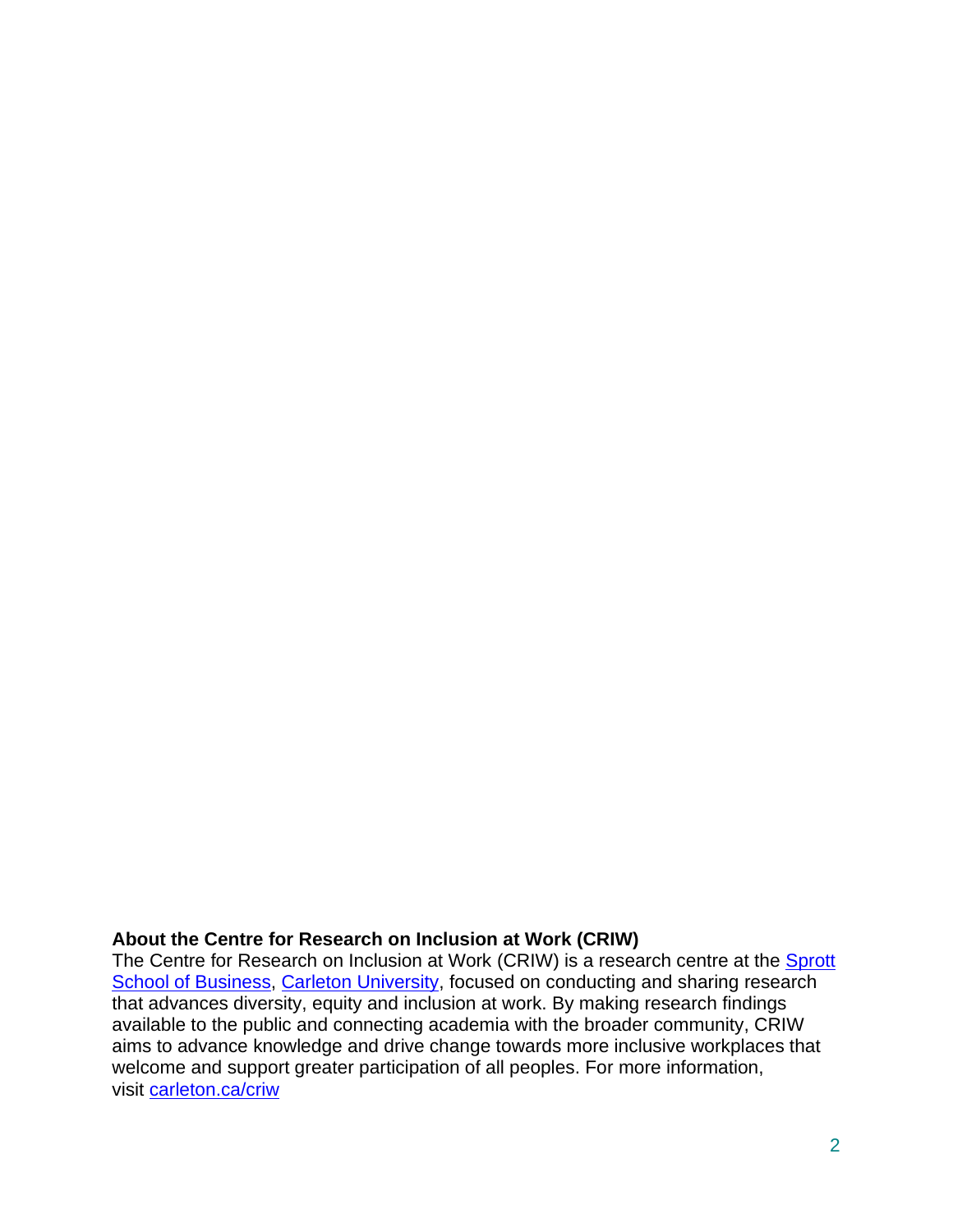### **Acknowledgements**

<span id="page-2-0"></span>This report is based on research conducted by the Centre for Research on Inclusion at Work (CRIW), in partnership with Hire Immigrants Ottawa and World Skills Employment Centre.



**Report Partners**





#### **Research Team**

Luciara Nardon, Associate Professor of International Business, Project Lead Aliya Kuzhabekova, Senior Researcher Hui Zhang, Research Assistant Linda Schweitzer, Professor of Management Diane Isabelle, Associate Professor of International Business

December 2019

This report was funded by the Government of Canada's Social Sciences and Humanities Research Council (SSHRC), grant number # 892-2018-3016.

Thank you to everyone who took the time to participate in this study. This report would not have been possible without your contribution.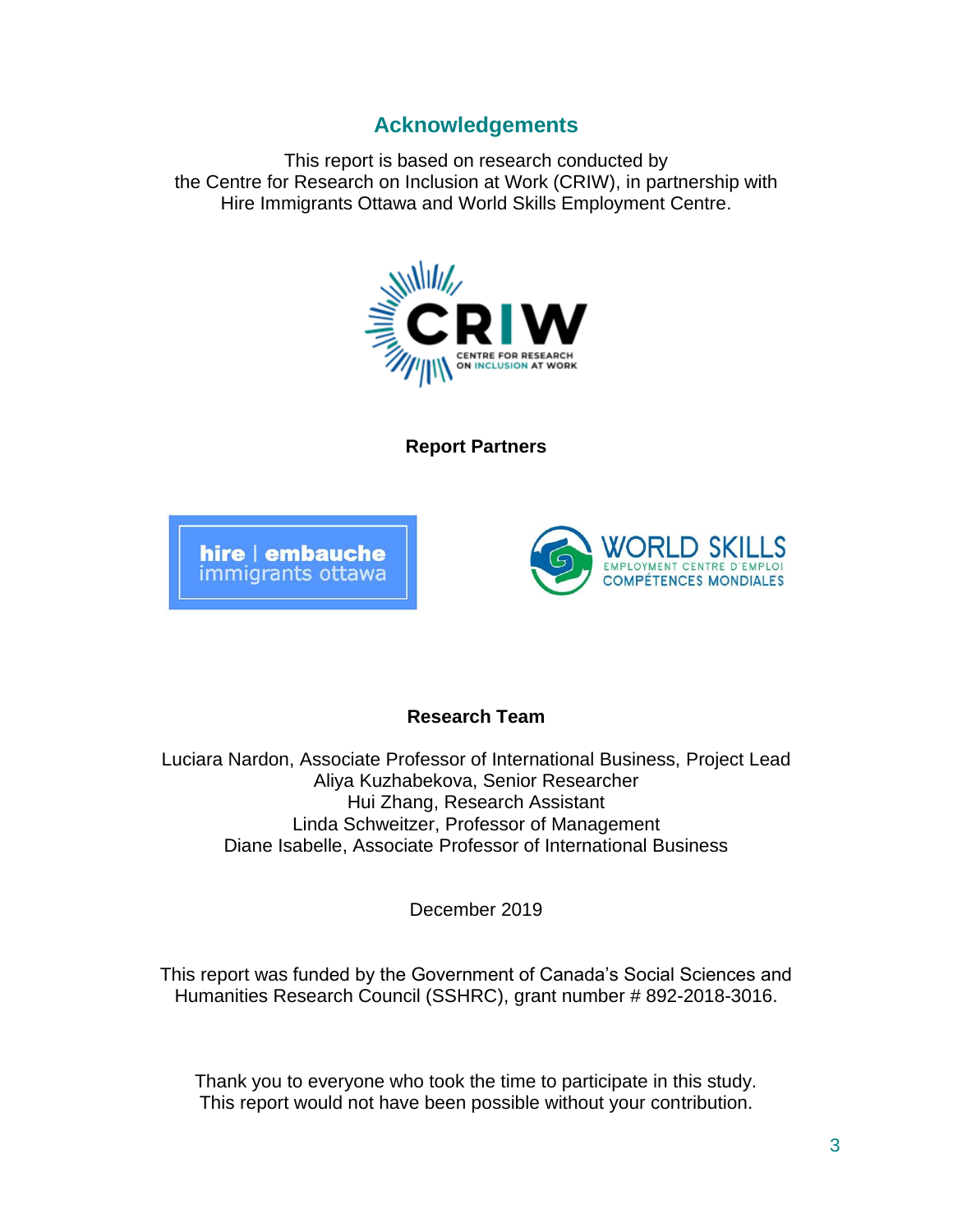# **Contents**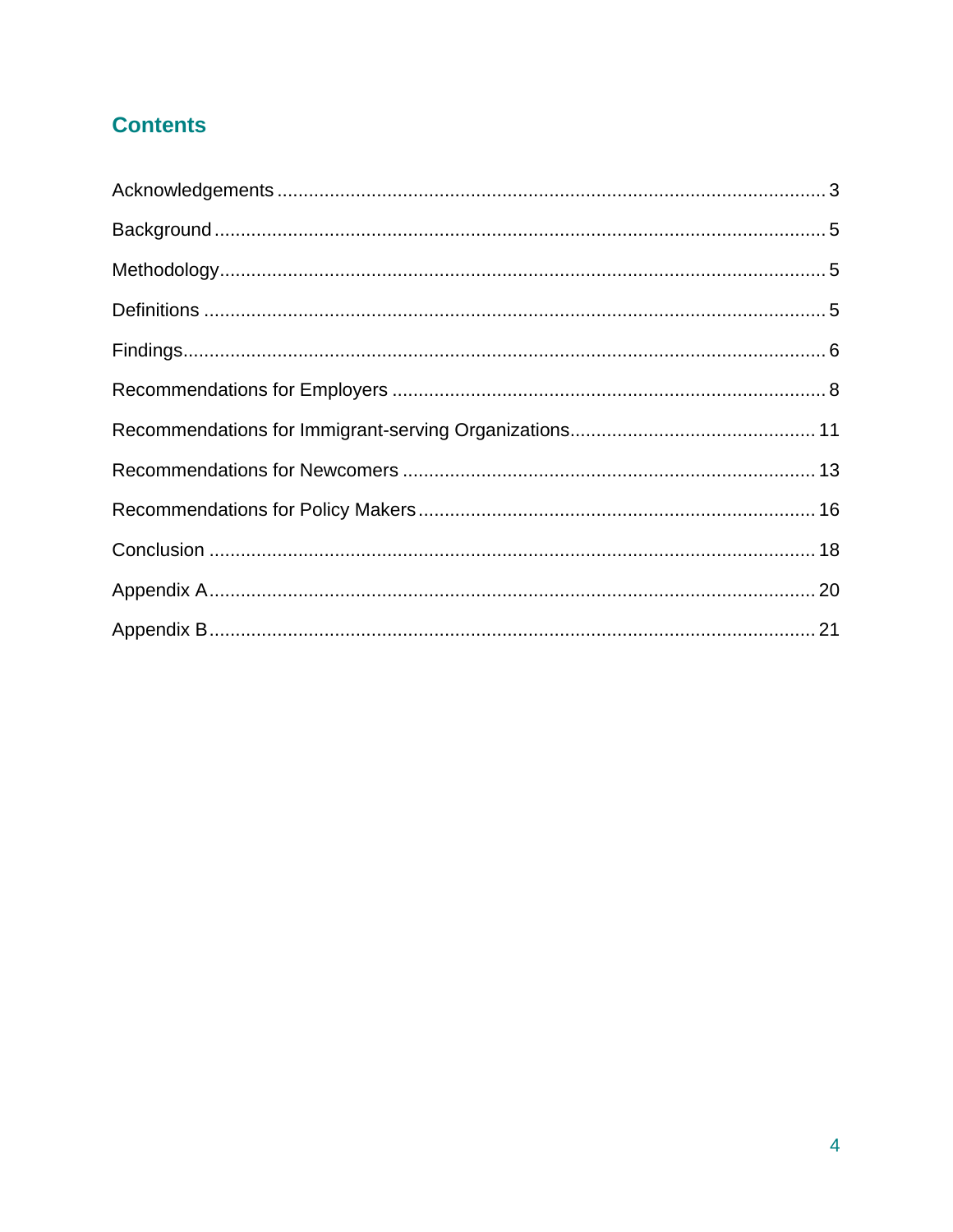### <span id="page-4-0"></span>**Background**

Immigrants are critical to sustain Canadian economic growth by mitigating labor shortages associated to population aging and low birth rate. In the global war for talent, organizations able to leverage multiple sources of talent are better positioned to succeed in a global economic environment. Despite the critical role of immigrants for Canadian economic growth and organizational success, low levels of labor market integration of immigrants persist.

This report provides a summary of findings from a study on immigrant inclusion conducted collaboratively by researchers at the Centre for Research on Inclusion at Work (CRIW) at Sprott School of Business, Carleton University, Hire Immigrants Ottawa, and World Skills Employment Centre. The study was undertaken to better understand immigrants' experience of inclusion in Canadian organizations. In particular, this project aimed to uncover organizational practices and strategies to facilitate immigrant attraction, inclusion and retention.

# <span id="page-4-1"></span>**Methodology**

CRIW researchers conducted five focus groups with former participants of the World Skills Employment Centre's Ottawa Job Match Network, a program that facilitates employment for highly skilled immigrants. The total number of participants in the study was 24. A description of the participants can be found in *Appendix B*. The participants included employees of government agencies, non-profit and business sectors, as well as self-employed individuals. Most participants had an excellent command of the English and/or French languages, had graduate degrees, and were experienced professionals. The sample had a balanced representation of male and female participants. During the focus groups, participants were asked to discuss their experience searching for jobs in Canada, their experiences after being hired, as well as their views about the ways the process of integration can be facilitated by immigrantserving organizations and hiring employers.

# <span id="page-4-2"></span>**Definitions**

A list of definitions can be found in *Appendix A*.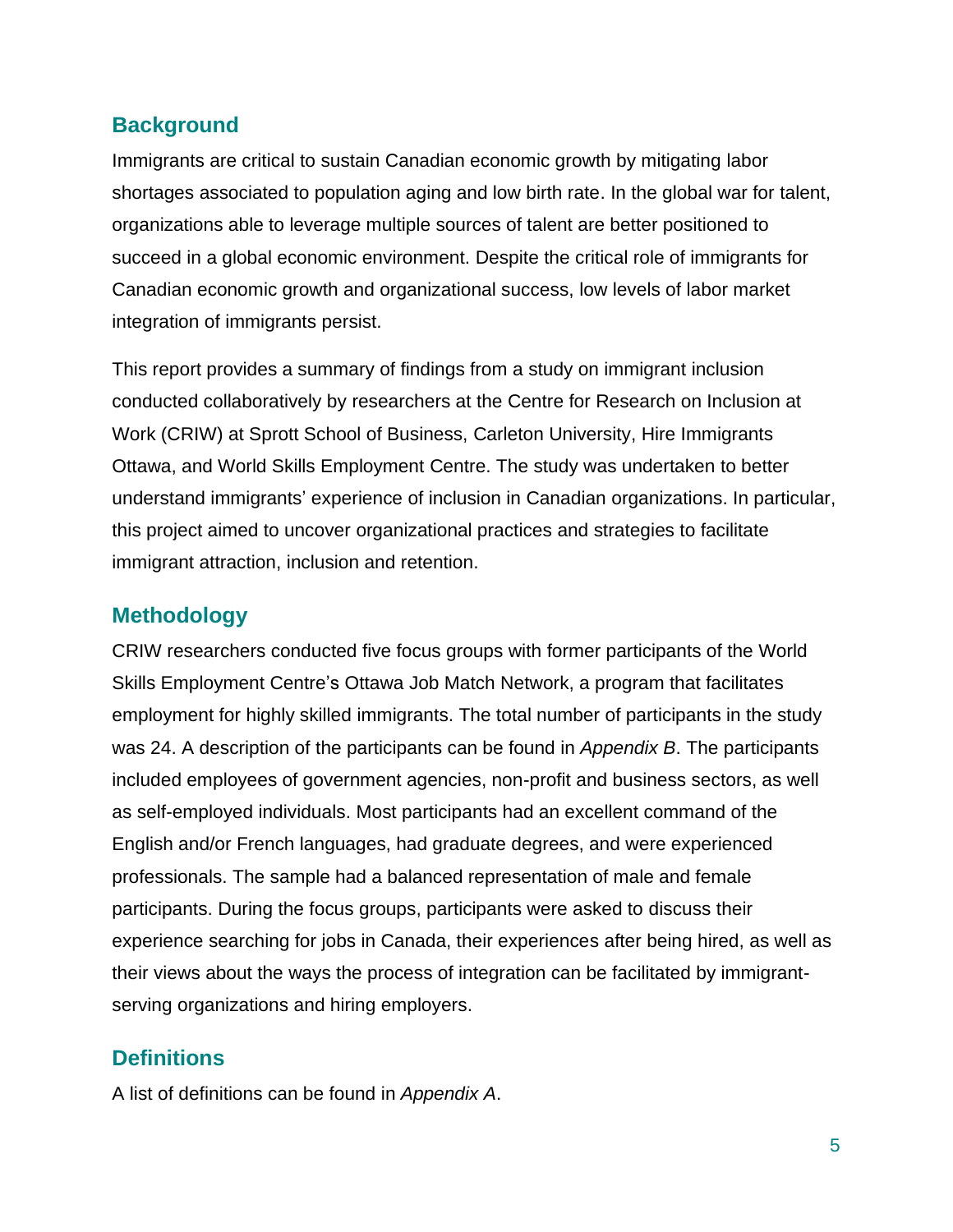# <span id="page-5-0"></span>**Findings**

Participants in this study were appreciative of the support received by immigrant-serving organizations in general, and World Skills in particular. They reported receiving useful advice and assistance, and suggested that the Ottawa Job Match Network played a key role in providing them with employment opportunities. Through participation in the Ottawa Job Match Network, participants felt better informed about the Canadian job market, improved their job search strategies, and learned about employers' expectations, and hiring norms. They also reported feeling better prepared and able to adjust to the new organization once they found employment. They highlighted the role of the program in supporting them to build and leverage professional networks which were instrumental in their careers. Many of the World Skills' clients interviewed had relatively well-paid jobs aligning with their expectations and qualifications. In contrast, those who used the services of immigrant-serving organizations less frequently, reported greater difficulty maintaining permanent employment.

Job-matching programs play key role in helping immigrants connect to well-paying jobs aligning with their skills.

#### *1. More support wanted for long-term employment and educational options*

Despite the general satisfaction with the services of the immigrant-serving organizations, participants mentioned several areas where they could benefit from additional support, including more exposure to Canadian postsecondary education options, and longer-term employment support to facilitate moving from precarious first jobs to more stable employment.

#### *2. Positive views on inclusion within Canadian workplaces*

Employed immigrants in the sample of this study found Canadian organizations to be highly inclusive and tolerant of diversity. They appreciated the openness of their colleagues to individual and cultural differences and felt that immigrants were treated as equals regardless of race, gender, ethnicity, religion, country of origin, and linguistic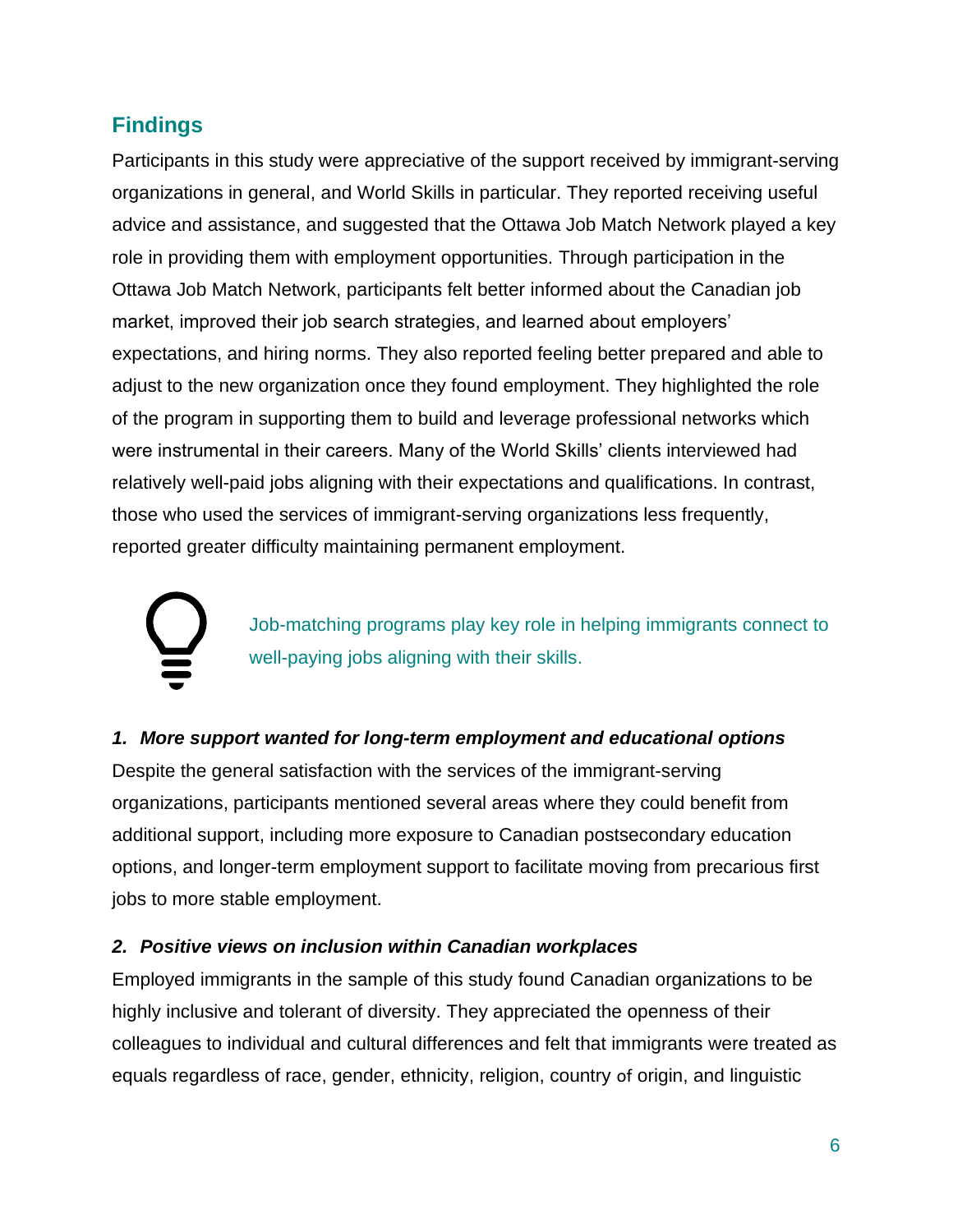abilities. They also valued the assistance and support received from non-immigrant colleagues.

#### *3. Communication nuances and informal networks pose a challenge*

Participants reported issues with organizational socialization, including communication challenges, decoding unwritten and informal rules in a new organizational context, and a perceived impermeability of organizations' informal networks. These issues were aggravated by part-time and short-term work contracts, which are common entry points for immigrants and further constrain immigrant integration in the organization and in society in general.



Immigrant challenges in understanding communication nuances and becoming part of informal networks within the workplace, are exacerbated in part-time and short-term contracts.

Specific suggestions to attract and retain talent based on the findings of this study are discussed in the recommendations section of this report.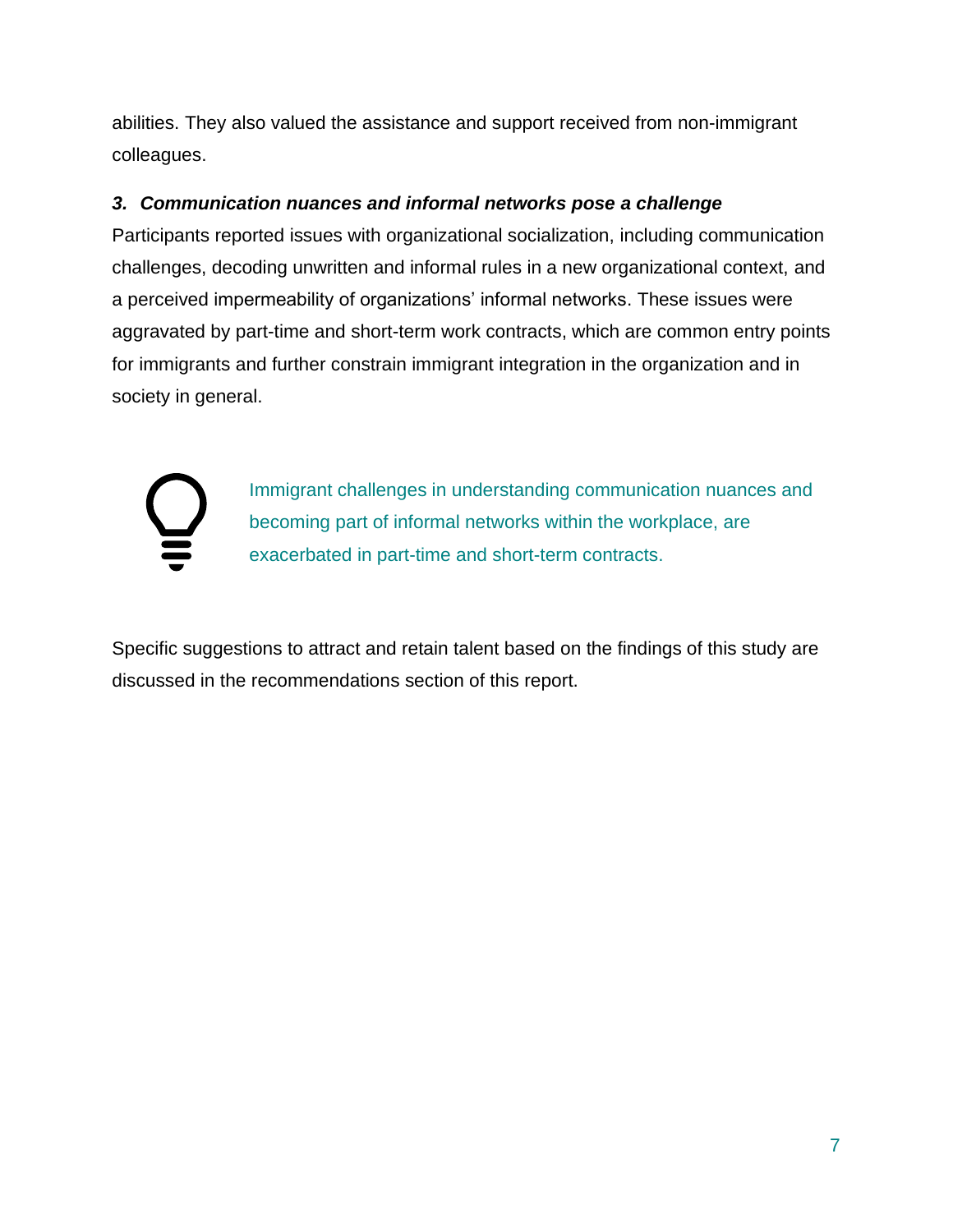# <span id="page-7-0"></span>**Recommendations for Employers**

Employed immigrants in the sample of this study appreciated the openness of their colleagues to individual and cultural differences and, for the most part, felt treated as equals regardless of race, gender, ethnicity, religion, country of origin, and linguistic abilities. They also appreciated the assistance and support received from Canadian colleagues. Specific recommendations to better attract and retain immigrant talent are discussed below.

#### *1. Tap into immigrant networks*

One of the main difficulties immigrants face in finding jobs matching their qualifications is limited knowledge of opportunities due to no access to local professional networks. For hiring organizations, this means qualified individuals may not be applying for jobs to which they are qualified. While many newcomers manage to cultivate networks with other immigrants and their ethnic community, they report challenges connecting to Canadian-born individuals and local professional networks that are critical for occupational integration.

Hiring employers may increase their talent pool by playing an active role connecting immigrants to local professional networks. Successful initiatives include developing stronger partnerships with immigrant-serving organizations, and incentivizing employees to engage in mentorship and volunteering activities with immigrant-serving organizations. These activities can broaden the organizations networks and access to highly qualified international talent.



By building stronger partnerships with immigrant-serving organizations, employers can broaden their network and access to highly qualified international talent.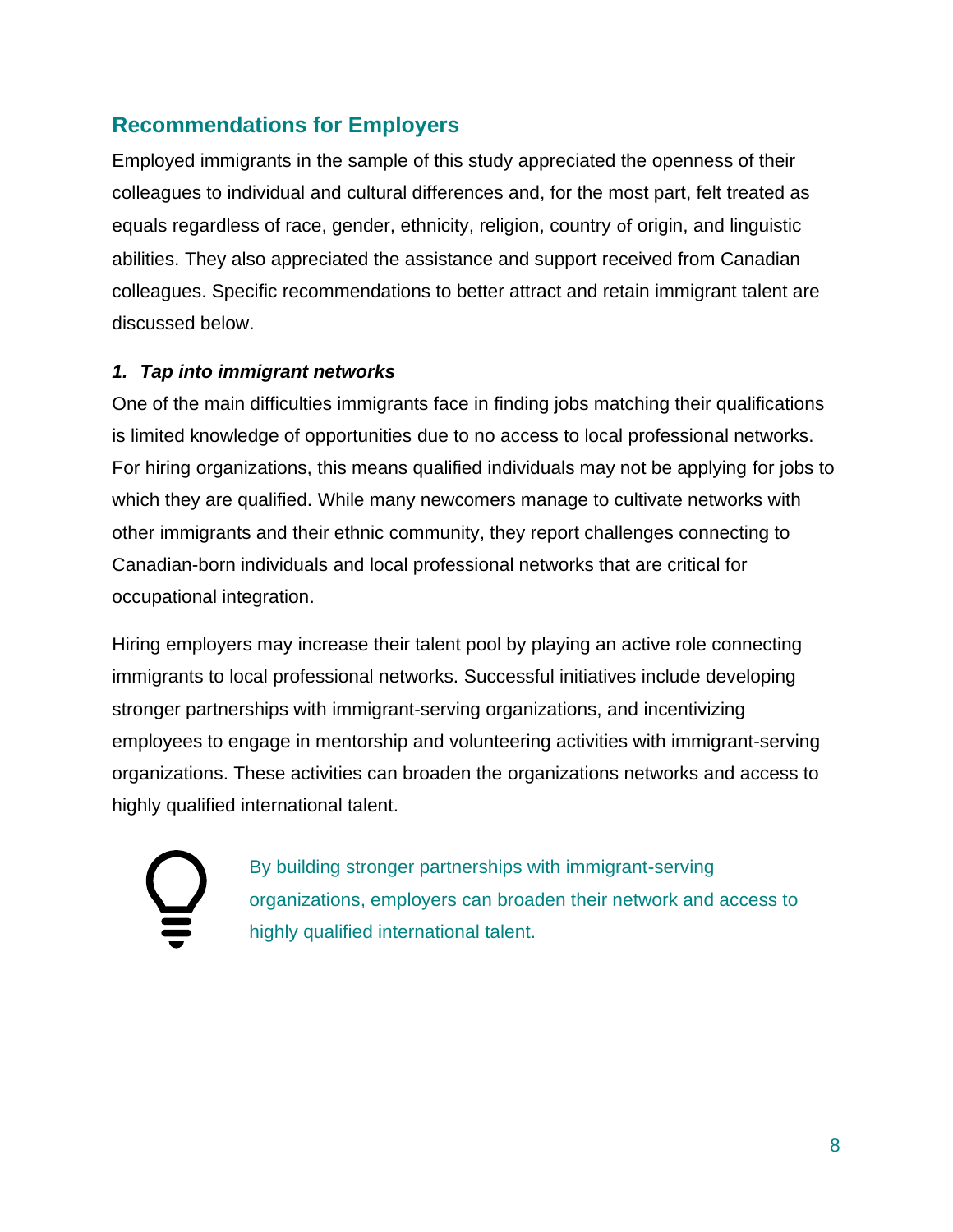#### *2. Mentor newcomers*

Participants in this study reported difficulties decoding unwritten organizational rules and policies, as well as subtle cultural norms. They also reported feeling vulnerable and desiring to prove themselves professionally, which inhibited their willingness to ask for help or communicate their challenges.

Employers can prevent productivity loss and facilitate integration by formalizing the socialization process through mentorship programs. Immigrants reported finding it helpful to rely on established employees with immigrant backgrounds, as these individuals understand the socialization challenges and can provide most emotional and informational support. At the same time, Canadian-born mentors provide important local insight and help connect immigrants to the local professional and social community. A combination of mentors would be optimal when possible.

#### *3. Foster cultural exchanges*

Immigrants in this study reported feeling isolated and having limited opportunities to engage in informal communications with local colleagues. Immigrants' limited familiarity with the Canadian culture hindered their ability to develop relationships and engage in communication beyond work tasks. This was particularly acute for individuals with parttime or short-term employment, who felt pressure to take on additional work and spent limited time with Canadian colleagues. This social isolation negatively affected their ability to integrate in the organization, identify opportunities, and build relationships.

Employers can increase immigrants' commitment to the organization by facilitating informal events promoting intercultural exchange, such as celebrations of ethnic holidays, multicultural potlucks, as well as events fostering understanding Canadian culture such as attending hockey games. Such events allow Canadian colleagues to better appreciate immigrant colleagues, as well as allow immigrant employees to learn more about the Canadian culture.

#### *4. Communicate clear performance expectations and work norms*

Some immigrants expressed feeling overworked, which when combined with their immigrant status resulted in a perception of exploitation. These feelings stem from a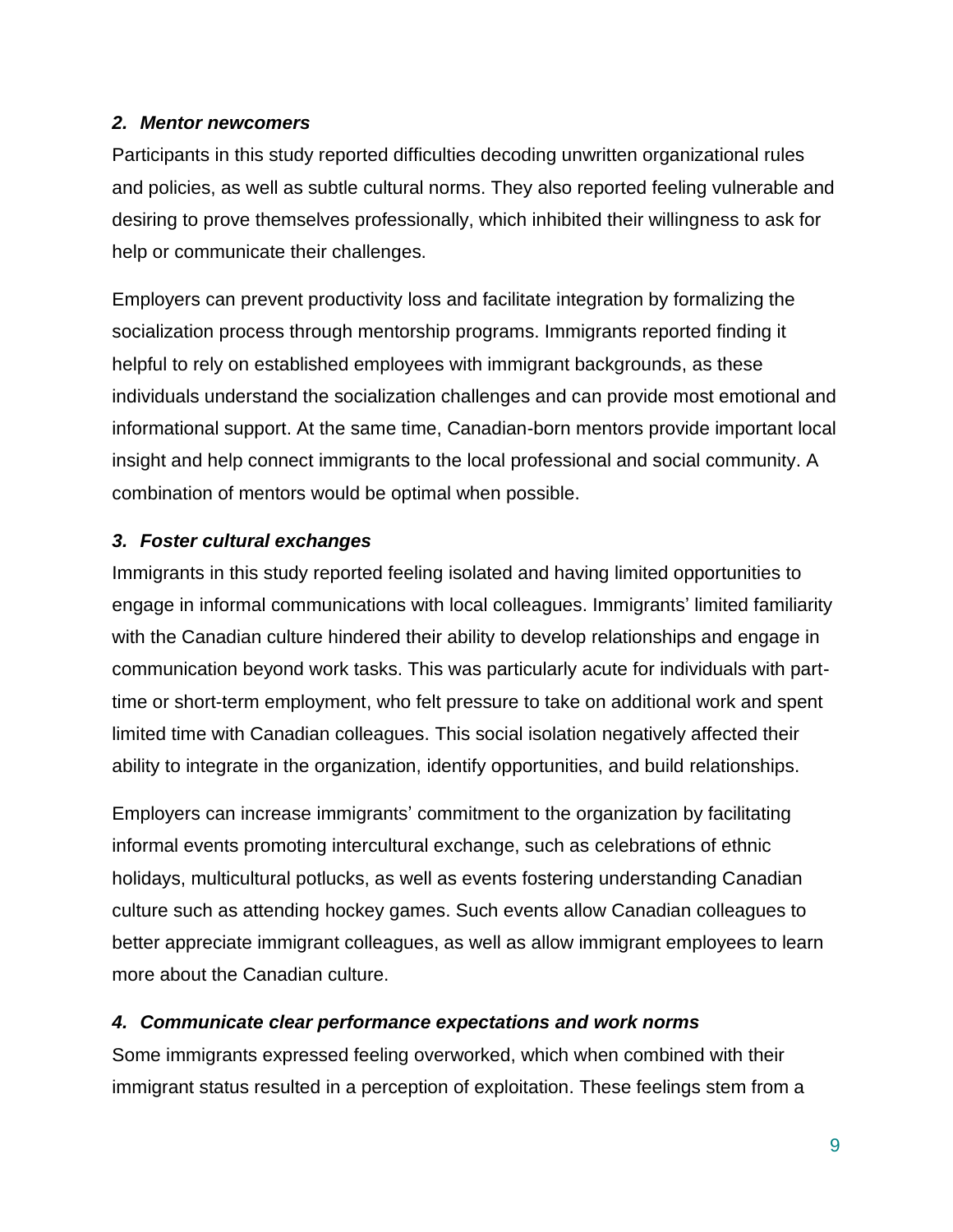lack of understanding of work expectations. Some newcomers, based on their culture of origin, assumed they were expected to work late to show commitment and felt that they were not allowed to say "no" to work requests. As a result, honest inquiries such as "would it be possible to complete this by tomorrow," were perceived by immigrants as an unreasonable request.

Employers can increase productivity and employees' well-being by clearly communicating workload and performance expectations, as well as providing a clear description of employee responsibilities, including communicating challenges and work demand conflicts.

#### *5. Recognize abilities and experience*



By dedicating time to explore immigrant employees' experience, employers can better understand their potential and prevent immigrants working below their professional level.

Many skilled immigrants, participating in this study, were highly educated and enjoyed high levels of success and recognition in their countries of origin. They often expected to achieve the same or higher level of professional success, recognition, and quality of life in Canada. They wanted to be part of an inclusive organization, which appreciates their skills and abilities, provides a good salary and benefits package, appreciates worklife balance, and can offer professional development and promotion opportunities.

In reality, they were often required to "start over" and felt invisible and underappreciated in Canadian organizations. Some were working below the level of their professional abilities and had few opportunities to show their full potential. As a result, participants felt unchallenged, bored and unappreciated by their employers, and were continually looking for better jobs.

To better leverage newcomer talent, employers can better tap into immigrants' skills and prior experiences. In addition to the initial evaluation during the recruitment process, employers are encouraged to continue exploring what the new hire has done in the past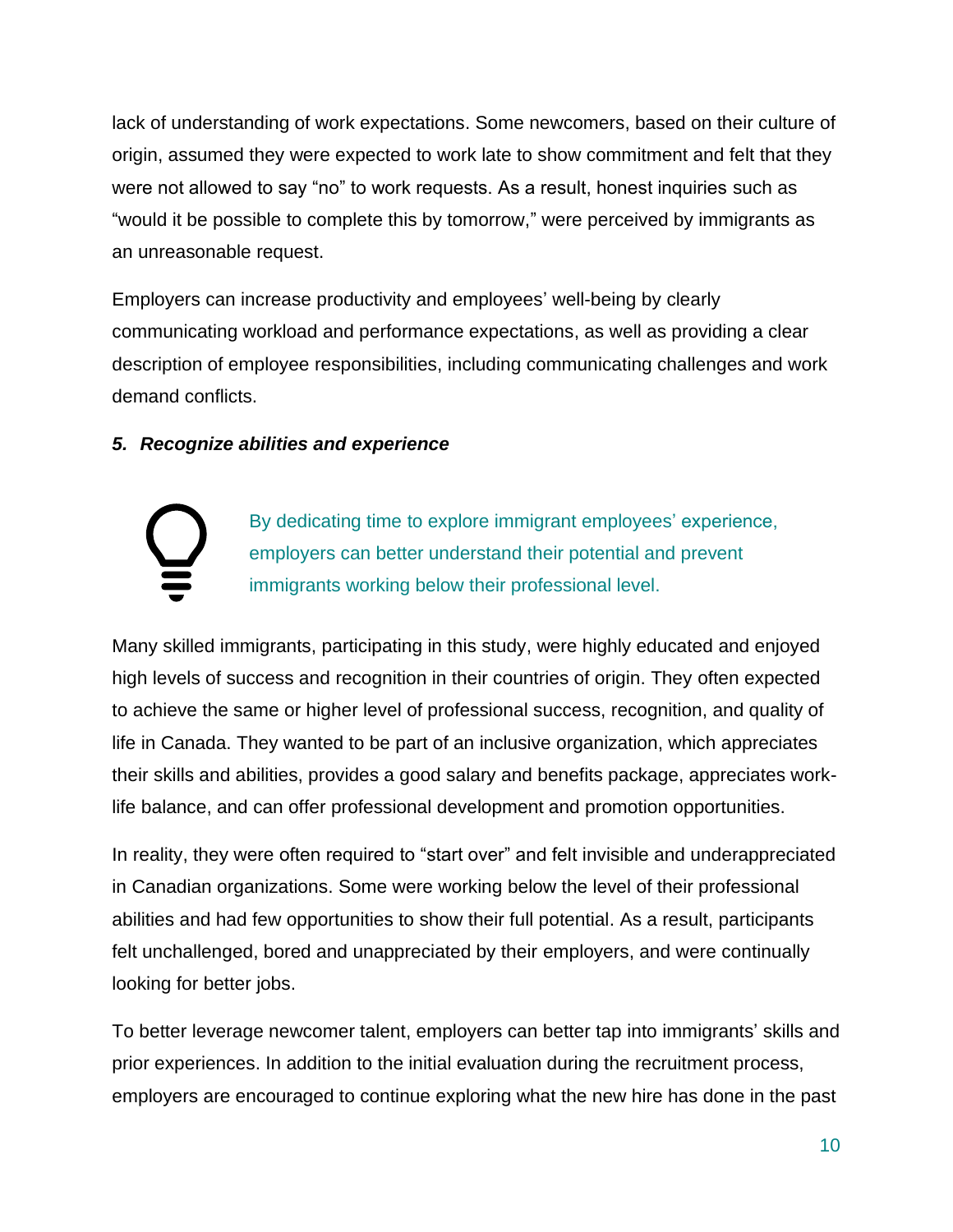and what she/he is capable of doing in the new organization. Moreover, organizations can celebrate professional successes of immigrant employees and recognize their achievements on regular basis, especially at the beginning of their employment.

# <span id="page-10-0"></span>**Recommendations for Immigrant-serving Organizations**

Immigrant-serving organizations play an important role facilitating transition to employment, which is essential for immigrants' financial independence, self-reliance, and social integration. This study suggests that these services are essential for immigrant integration and recommends the following areas of expansion.

### *1. Cultivate immigrant professional networks*

Participants in this study reported having difficulty developing social and professional networks with Canadian-born individuals. Rather, they attributed their professional success on their ability to build and leverage connections with other immigrants with similar professional interests. Immigrants in the same profession were instrumental in sharing information about job opportunities as well in facilitating the adjustment process once employed.



Immigrant-serving organizations can play a greater role, helping skilled immigrants connect to other immigrants and Canadian-born individuals employed within the same sector.

Participants in this study thought immigrant-serving organizations could play a greater role in cultivating and supporting immigrant professional networks and facilitating connections with individuals in the same sectors of employment. While they reported networking opportunities during training sessions, participants suggested that more opportunities to network with others in the same occupation would be welcome.

### *2. Expand networking opportunities within occupational groups*

Many participants of the Ottawa Job Match Network were highly satisfied with the outcomes of the program. The program connected them with organizations and job opportunities which were well aligned with their previous occupation. The program also allowed participating immigrants to expand their professional network. While not every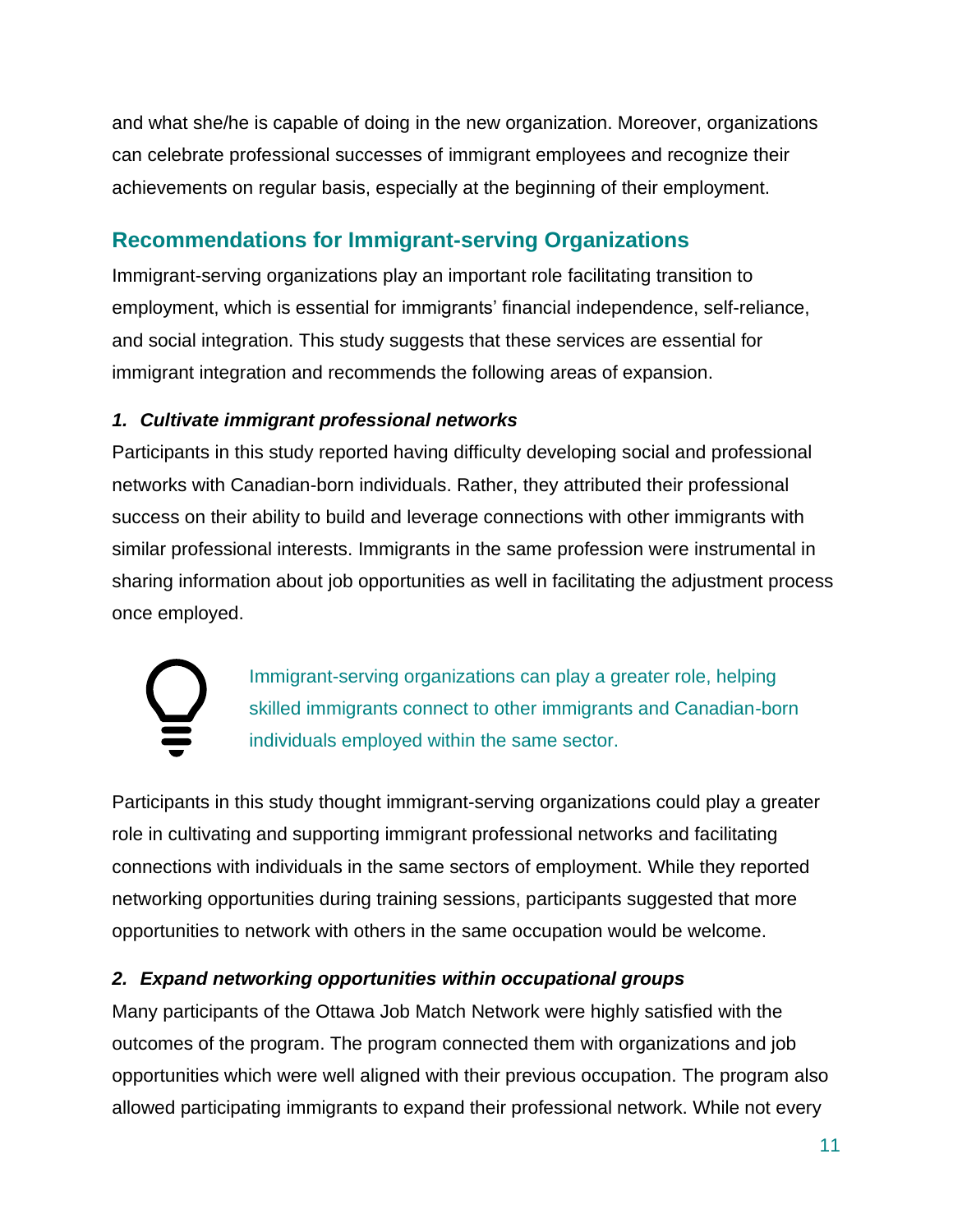participant was employed by the end of the program, making relevant connections with professionals in their field of specialization helped them to subsequently find a job elsewhere.

Expansion of professional networks was a key benefit that focus group participants would like to see replicated in more sectors. Their recommendation was to create networking opportunities with a greater variety of occupational groups, especially those were Canadian employees experience labor shortages. The expansion may require an extra effort from World Skills Employment Centre in further expanding its relations with employers and other organizations.

# *3. Provide additional training on network building and cross-cultural communication skills*

Immigrants had a harder time connecting to local professional networks due to lack of networking skills. World Skills informs their clients about many networking events, but during the events not every immigrant knew how to approach a company representative, what to say about themselves, and what questions to ask. In addition, immigrants had a harder time relating to Canadian-born co-workers during the initial period of employment. They often found themselves somewhat excluded from informal conversations. This occurred because they did not understand some cultural references and jokes, did not have skills to engage in small talk, and did not understand some subtle rules of Canadian informal communication.

Mock networking where immigrants can practice new communication skills, could help them reap more benefits from networking opportunities.

Participants mentioned that the training, which was offered by the World Skills on crosscultural communication and networking was very useful, but they could benefit from additional training. Mock networking similar to mock interviews, where immigrants can practice their new communication skills with trained professionals and among one another could be useful.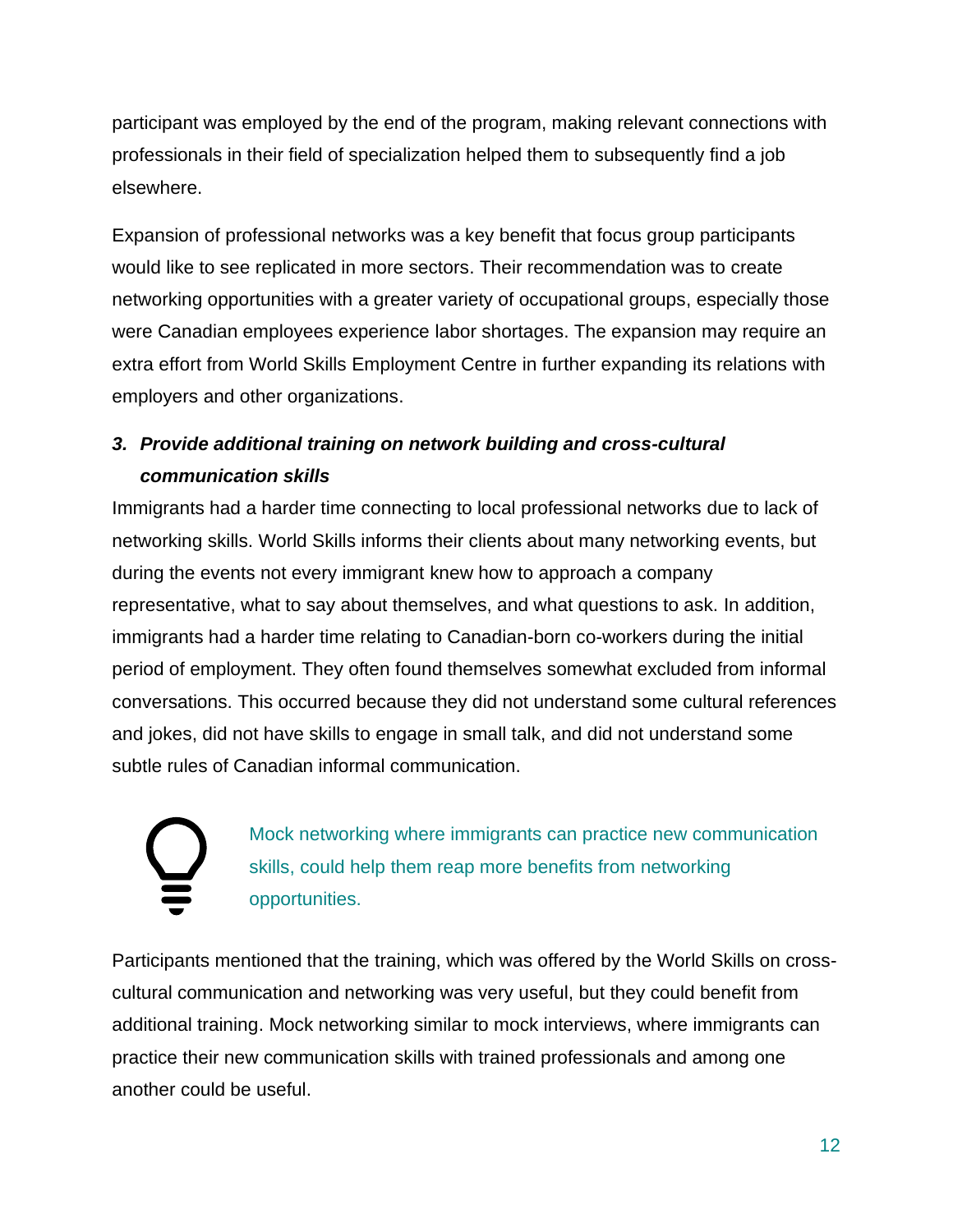#### *4. Inform immigrants about educational options*

Some immigrants mentioned that pursuing additional education in Canada had significantly improved their employability and facilitated their transition to permanent employment. They often started to consider additional education only after an extended period of unsuccessful job search and they rarely received advice about educational options from immigrant-serving organizations. The participants encouraged immigrantserving organizations to offer their clients information sessions and counseling on education options and education funding in Canada. Alternatively, service providers could invite representatives of postsecondary institutions to conduct information sessions targeted to immigrants.

#### *5. Expand targeted programming for specific occupations/professions*

Many participants expressed a concern that most of the advice offered by World Skills was somewhat general, targeting a variety of specialists in different professions and occupations. Due to its generality, the advice was perceived as insufficient to support the immigrant seeking opportunities in highly specialized sectors. Some participants were particularly appreciative of the opportunities to participate in programs targeting specific sectors and occupations. It seemed that an expansion in specialized programs, targeting specific professions would be in high demand.

### <span id="page-12-0"></span>**Recommendations for Newcomers**

The decision to immigrate is multifaceted and includes many aspects such as quality of life, family considerations, as well as career aspirations. Highly skilled immigrants are often surprised and disappointed with their professional opportunities in Canada, despite the general understanding that immigrants are critical for the Canadian economy. The following are some suggestions to accelerate the path towards professional integration.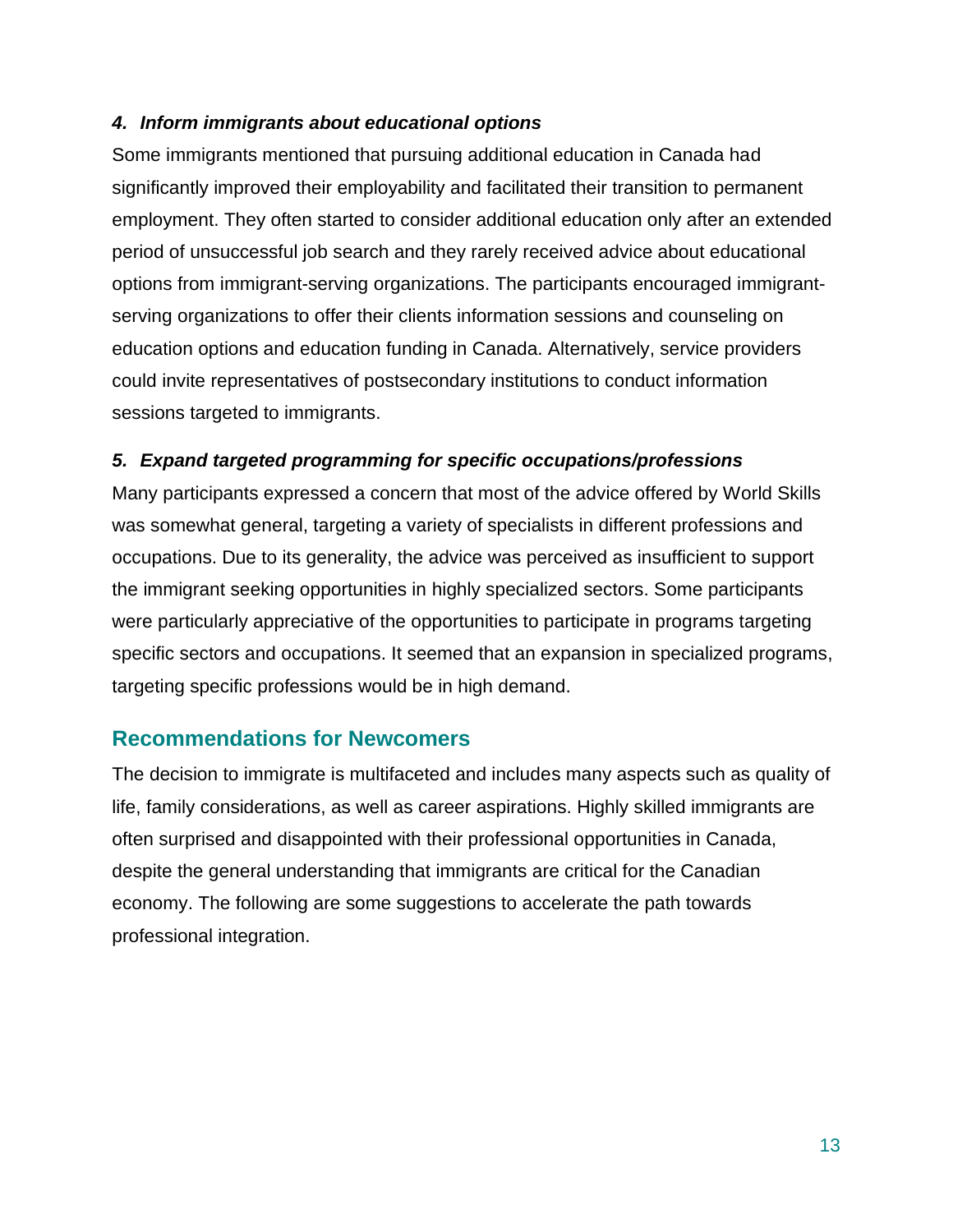#### *1. Diversify networking strategies to secure better employment*

# Immigrants making an active effort to cultivate networks with Canadian-born individuals and immigrants in positions of power within the desired employment sector are often successful in gaining permanent skill-appropriate employment.

This study suggests that expanding and leveraging professional networks is critical for professional success in Canada. Immigrants who managed to quickly find jobs, transition to permanent employment, and achieve their desired professional level, were very strategic about their networking behavior. These individuals cultivated networks with Canadian-born as well as immigrants in positions of power to gain access to information and mutual support. They were also proactive in seeking individuals in their field of work to develop career relevant networks. In support of developing such networks, individuals invested time learning about Canadian culture and following current sports, cultural and political events.

#### *2. Maintain systematic engagement with immigrant-supporting organizations*

This study clearly demonstrates that specialized employment support was extremely beneficial for immigrants. However, to fully benefit from the services of the specialized immigrant-serving organizations, it was important to maintain continuous engagement with a mentor in the organization and to follow the various programs and services offered. There is often a logic in the sequence and content of the activities offered by the organizations for support in employment transition. While the services offered at the earlier stages may not be relevant to some clients, the later services may turn highly beneficial.

Immigrants are advised to keep in touch with the immigrant-serving organization until they find a permanent job aligned with their professional expertise. When changing jobs, it may be beneficial to go back to the counselor, who can suggest new strategies to secure a new type of employment.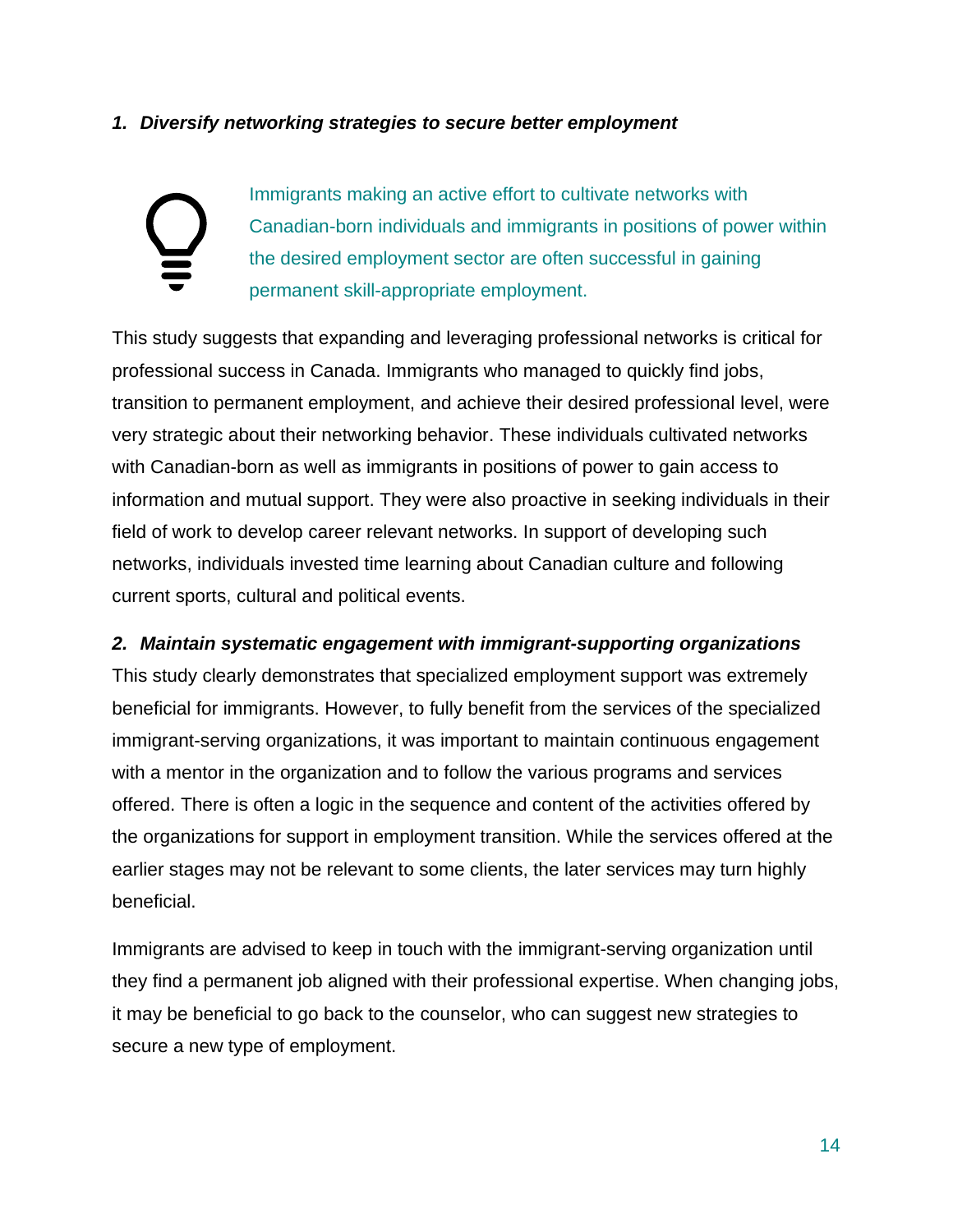#### *3. Reach out to long-term employees in the organization*

Once employed, immigrants identified effective and open communication with colleagues as key to successful organizational integration. While successful performance on the assigned tasks was important to sustain employment, engagement with others in the organization was essential for securing permanent employment and for subsequent promotion within the organization.

> Building relationship with colleagues is essential for securing permanent employment and advancing within the organization.

As an immigrant, one can feel vulnerable, unqualified, and pressured to perform and may attempt to hide one's challenges. Immigrants are encouraged to seek help and to ask clarifying questions. Open communication for setting expectations and understanding the task is considered a norm in Canadian organizations and, in fact, is expected from employees. In addition, despite the perceived cultural difference, immigrants are encouraged to reach out to existing employees in the organization in order to better integrate in the professional networks.

Linking to native Canadians may require some learning about the local culture and additional training in cross-cultural communication. The best way to expand one's cultural understanding and the repertoire of cross-cultural communication skills, is to read more about the local culture, history, and mentality, to try to interact with native Canadians and to straightforwardly ask them for clarification about cultural practices.

#### *4. Seek mentors*

When transitioning to a new place of employment in Canada, immigrants participating in this study frequently experienced challenges with understanding business processes, expectations, and norms. Canadian-born and immigrant mentors may help to overcome the challenges by providing interpretation of the business practices and culture in the organizations and giving behavioral advice. When organizations do not provide access to mentors formally, immigrants should try to identify and connect to an individual, who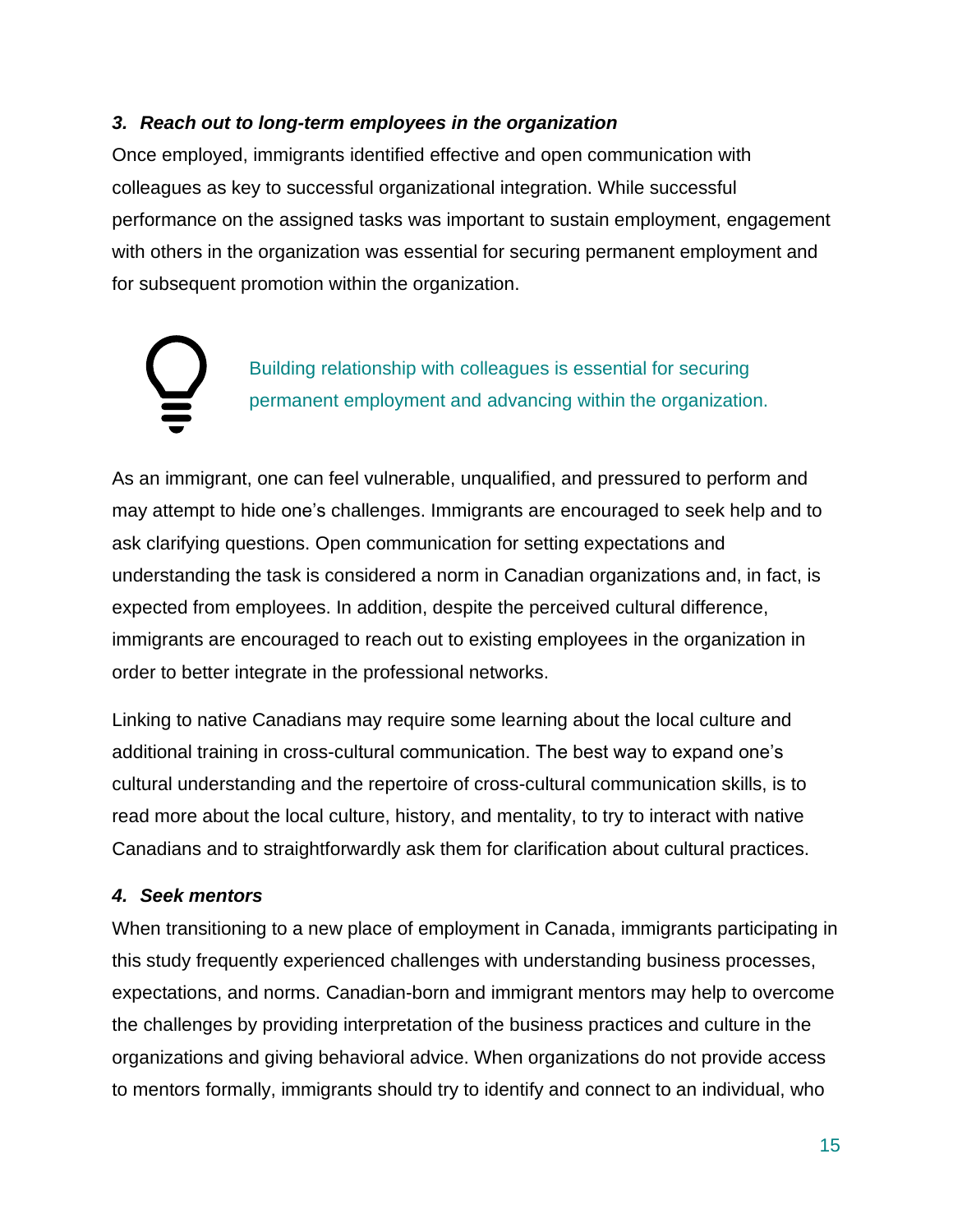may serve as an informal mentor. Canadian-born mentors can facilitate understanding of Canadian practices and expectations in the workplace. Immigrant mentors, who had similar experiences, may help translate the expectations with some adjustment for cultural differences.

#### *5. Mentor newcomers*

Feedback from participants in this study illustrate the important role immigrant mentors play in employment transition of recent newcomers. Immigrants' participation in immigrant-serving organizations after graduation from the programs is highly important for the operation of the organizations and the success of individual immigrant peers in employment transition.

Immigrants are encouraged to respond to immigrant-serving organizations, as well as to reach out to them to express interest in mentoring newcomers. A more inclusive society requires the participation of everyone.

# <span id="page-15-0"></span>**Recommendations for Policy Makers**

This study provides recommendations for employers and immigrant-serving organizations. These initiatives can be supported and encouraged through policies to facilitate immigrant inclusion, as described below.

#### *1. Provide specialized incentives for employers hiring immigrants*

Despite the deficit in qualified workforce experienced by Canadian businesses and nonprofit organizations, many of them exercise extra caution when considering immigrants for employment. Many participants in this study spoke about companies requiring from immigrant candidates the somewhat ambiguous "Canadian experience." Meanwhile, immigrant job seekers had trouble demonstrating that they have such experience because they were not hired by Canadian companies in the first place.

To compensate companies for the risk they take when hiring newcomer professionals with foreign educational and professional credentials, policy makers may consider an incentive program, which would encourage companies in certain sectors to hire immigrant professionals.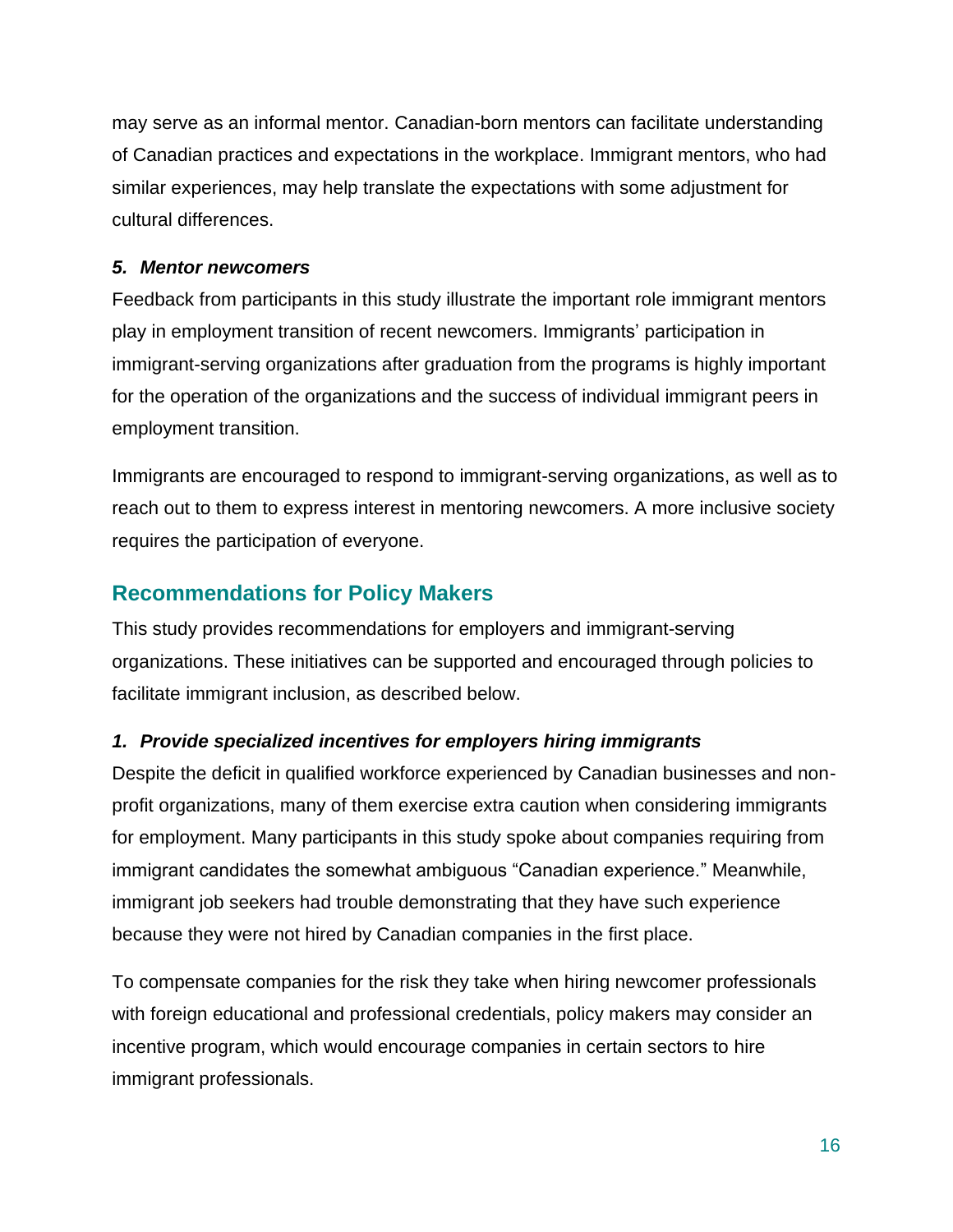#### *2. Streamline the process of credentials verification*

Centralizing the process of credentials recognition for immigrants would greatly increase the employment success rate of highly qualified international talent.

Many participants expressed concerns with the amount of time and effort required for recognition of foreign credentials in Canada. The process was the main impediment to successful transition of qualified professionals to employment in priority sectors, such as medicine, veterinary science/practice, and engineering. A significant cause of frustration was the lack of inter-provincial coordination of the process. Immigrants had to go through the process of official recognition each time they moved from one province to another. Streamlining and harmonizing the process of credentials recognition across provinces would greatly increase the success rate of highly qualified international talent.

#### *3. Support long-term professional success*

Many immigrants in this study remained unsatisfied with their long-term career development. When immigrating an individual normally expects to return to the same level of employment, professional recognition, and relative income in Canada that they had in their country of origin. However, very few newcomers managed to achieve this goal. Some immigrants remained stuck in precarious employment, moving from one part-time to another part-time contract for most of their professional life in Canada.



Policy makers should consider expanding the period of eligibility for employment support beyond the time of receiving citizenship to assist immigrants who fail to secure skill-appropriate employment in the first years of arrival.

Given the precarious nature of employment and the rapidly changing nature of the labor market, it may be beneficial for newcomers to periodically consult with the service providers to update their job search skills and to get ideas about trends in the employment sectors.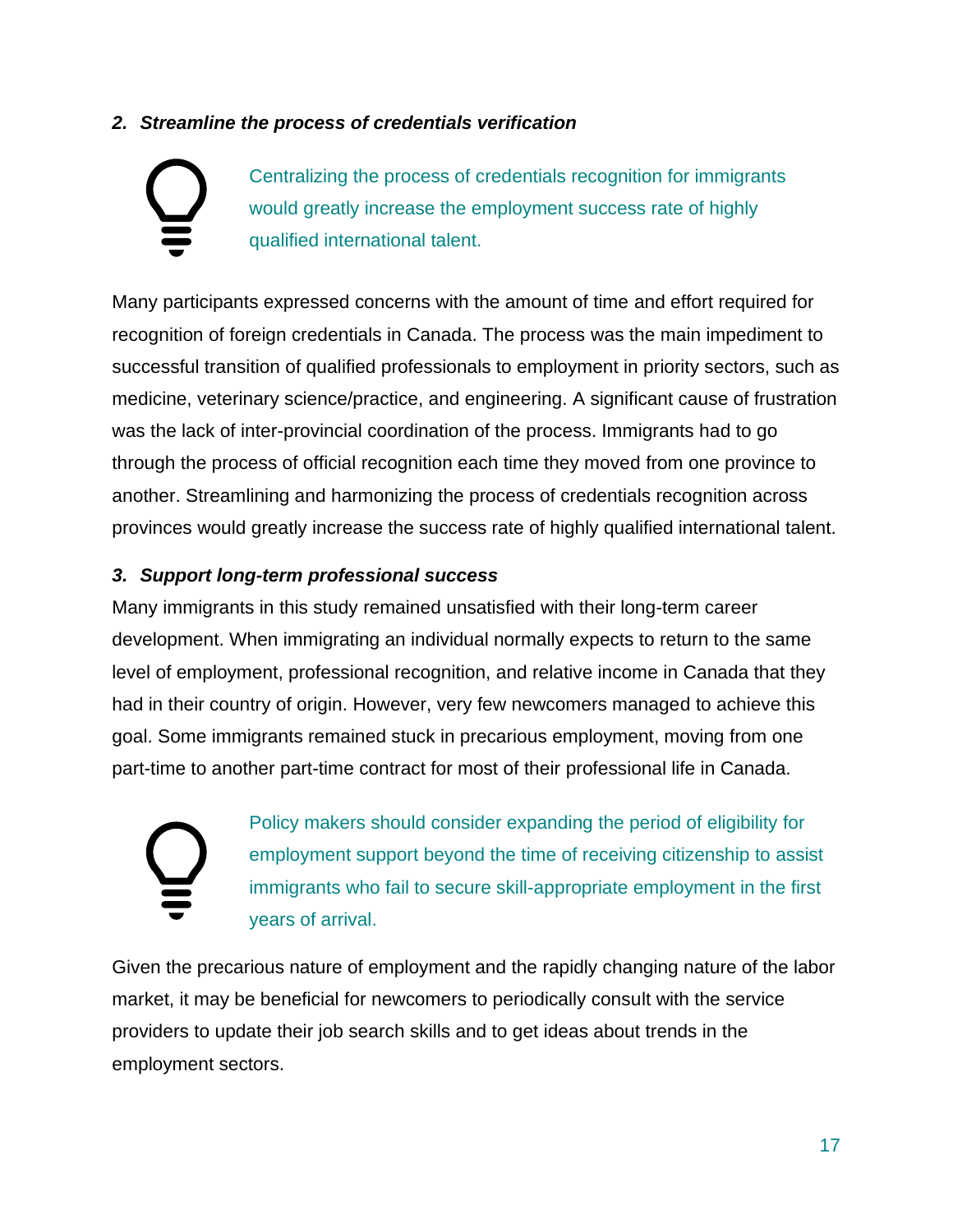However newcomers are eligible for immigrant employment services for a limited period of time. Some immigrants who failed to secure skill-appropriate employment in the first years of arrival, lost eligibility for support before transitioning to stable employment. This makes it vital for policy makers to carefully consider eligibility criteria and, possibly, to expand the period of eligibility beyond the time of receiving citizenship. Obtaining the status of a citizen does not make a person equal to Canadian-born citizens in terms of their employability due to the differences in their backgrounds.

#### *4. Provide funding to immigrant-serving organizations for new types of programs*

The results of this study allowed CRIW researchers to formulate several recommendations for service providers, which they can use to improve the quality of assistance offered to immigrants. These recommendations involve increase their service offerings, which require additional resources. Funding mechanisms emphasizing long-term integration are necessary.

### <span id="page-17-0"></span>**Conclusion**

Immigrant employees have a lot to offer to Canadian companies, but their potential is still underutilized. CRIW researchers identified a few actions policy makers, immigrantserving organizations, employers, and immigrants can take to improve newcomers' employability and transition to employment. The key recommendations to policy makers are to modify the existing incentives structures and to provide supplementary funding for new programs to be offered by immigrant-serving organizations.

The main recommendation to immigrant-serving organizations is to assume a more active role in facilitating the development of immigrant professional networks and to more actively connect with successful alumni. In addition, they could offer advice on pursuing additional education and could offer more targeted programs intended for specific professions and occupations.

This study encourages employers to tap more into immigrant networks and to communicate with immigrant-serving organizations to a greater extent to identify employable newcomers. This study also suggests some recommendations to ensure greater integration of immigrants into their workplace. In particular, this study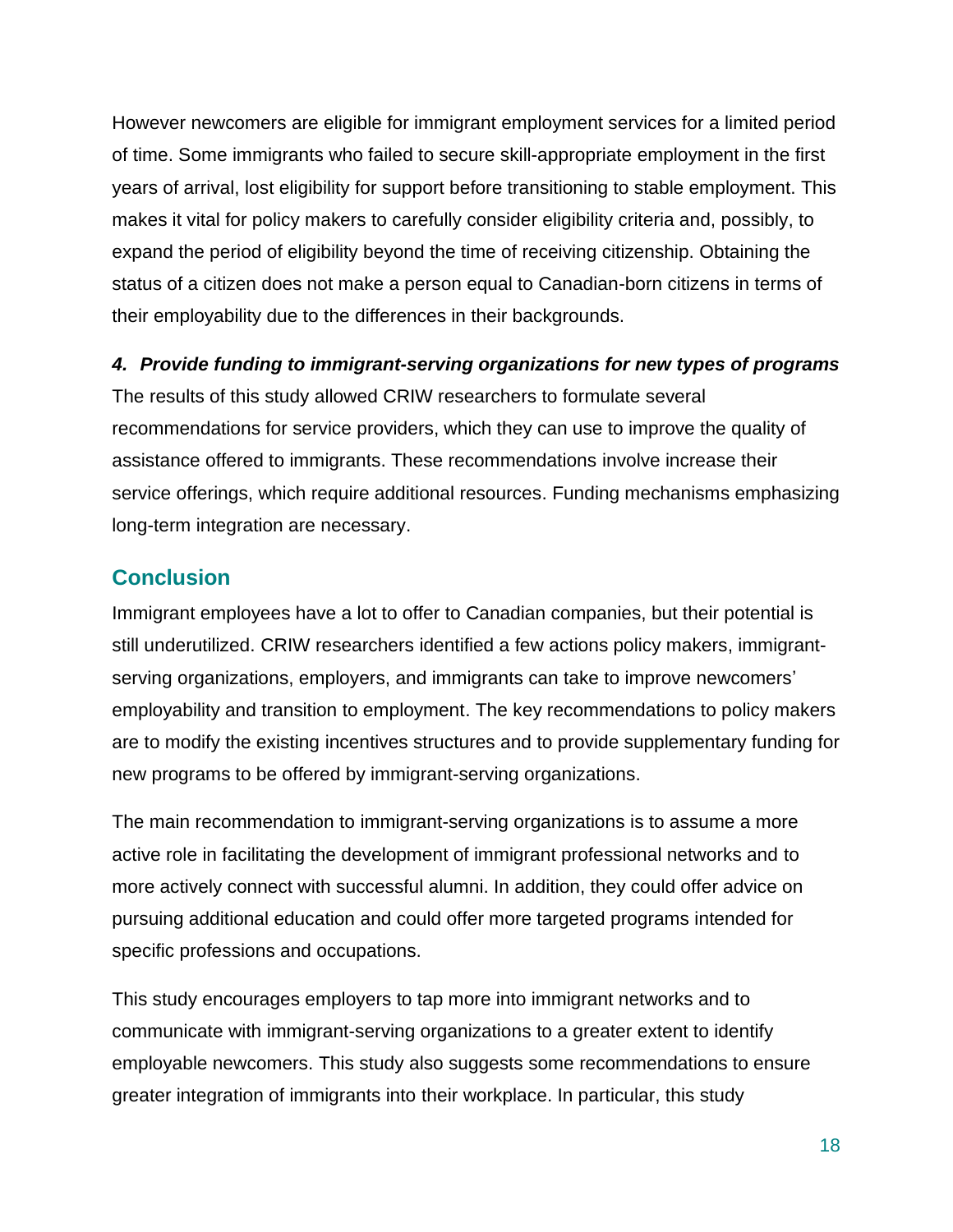encourages employers to promote mentorship of newcomer employees, and to foster cross-cultural communication in their organizations. Additionally, this study encourages employers to set clear performance and work standards and to take a greater effort to assess, interpret and utilize the skills and experiences of immigrant employees beyond the selection process.

To assist immigrants in transitioning to employment in Canadian companies, this study suggests several strategies, which can help immigrants connect to professional networks, improve communications with co-workers and better understand organizational contexts. One of the most important recommendations is for newcomers to continue interaction with immigrant-serving organizations even after they found their initial employment. This study also encourages immigrants to seek out mentors, especially among other immigrants and long-term employees, and to diversify their networking strategies. Finally, this study urges long-term immigrants, who have already become established in Canada, to reach out and assist other newcomers in their search for employment and integration into Canadian workplaces.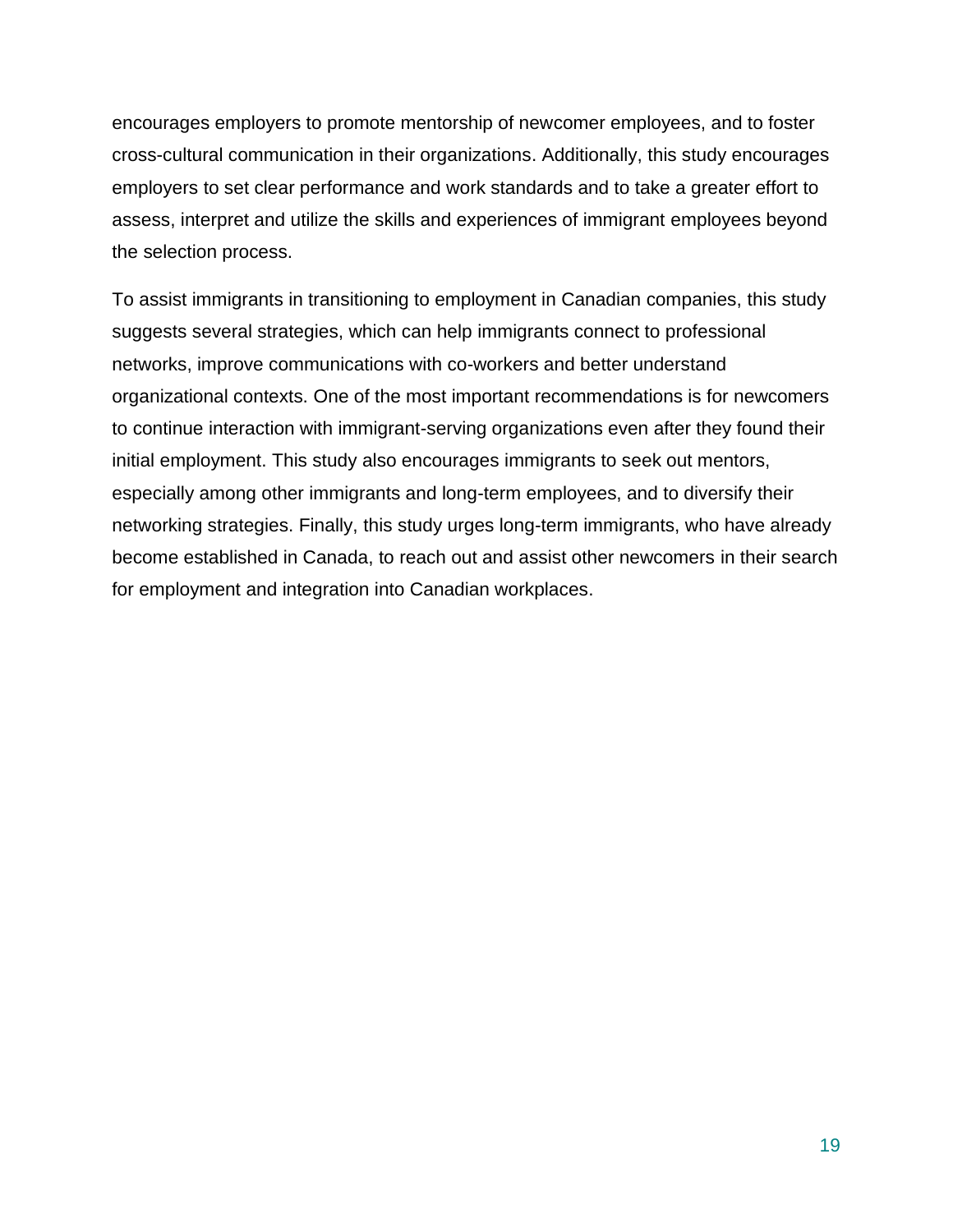# <span id="page-19-0"></span>**Appendix A**

#### **Definitions**

**Inclusion:** The ongoing exercise of ensuring the organization values and proactively cultivates difference so that each individual can achieve their full potential and bring their whole selves in service of commonly articulated goals. A key piece of inclusion is allowing room for people to be authentically themselves (e.g. expression of religion, sexual orientation, national origin) without fear of negative consequences.

**Belonging:** The outcome of inclusion, specifically the feeling of being respected and valued by the organization, driving organizational attachment and commitment.